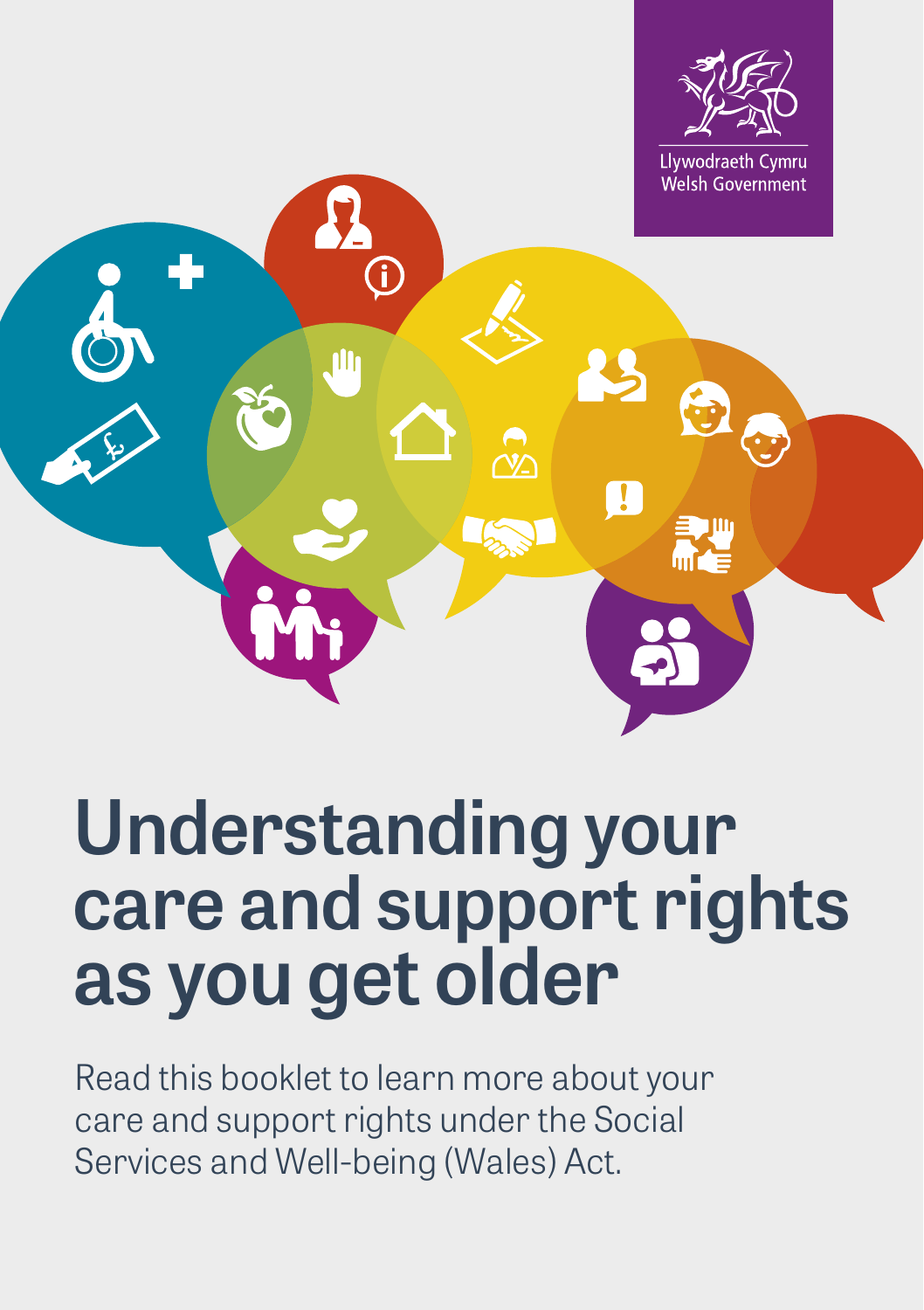### **The Social Services and Well-being (Wales) Act came into effect on 6 April 2016.**

**This law exists to improve the well-being of people in Wales, particularly those who need care and support, and carers who need support.** 

### **The Act explains that well-being is:**

- Making sure you know about your rights and what they mean for you
- Being healthy
- Protection from abuse, harm and neglect
- Having access to education, training, sports and leisure
- Having positive relationships with family and friends
- Being part of the community
- Having a social life
- Having a safe and secure home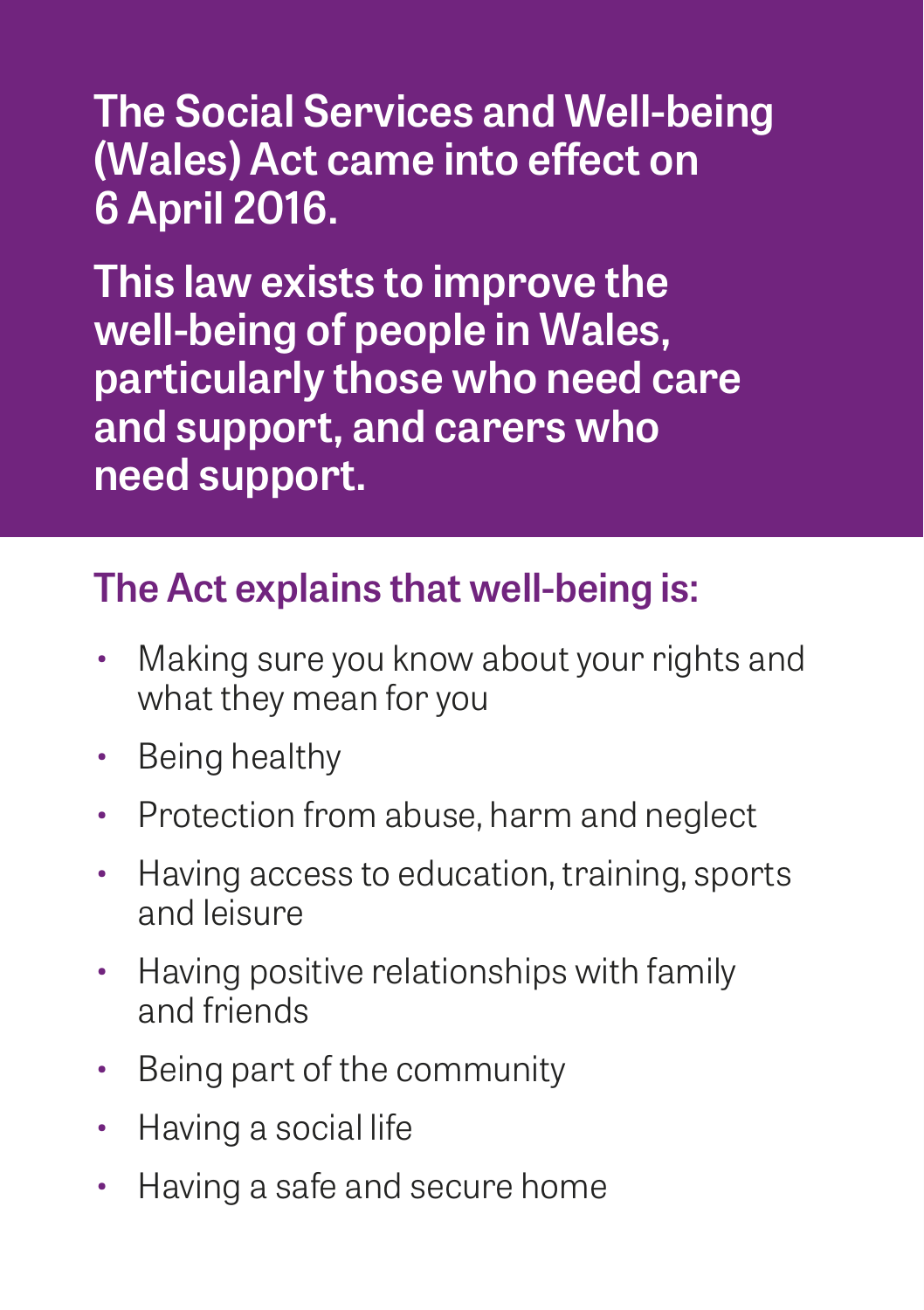**There are several rights included in the Act which are important for you to know and understand. They are explained in the next few pages:**

## **The right to well-being**

The principle of **well-being** is at the heart of the Act.

Your local authority, local health board and Welsh Ministers must promote the well-being of people who need care and support, and carers who need support.





## **The right to have information, advice and assistance**

Your local authority must provide information, advice and assistance about care and support services and it must be easy to find and to access.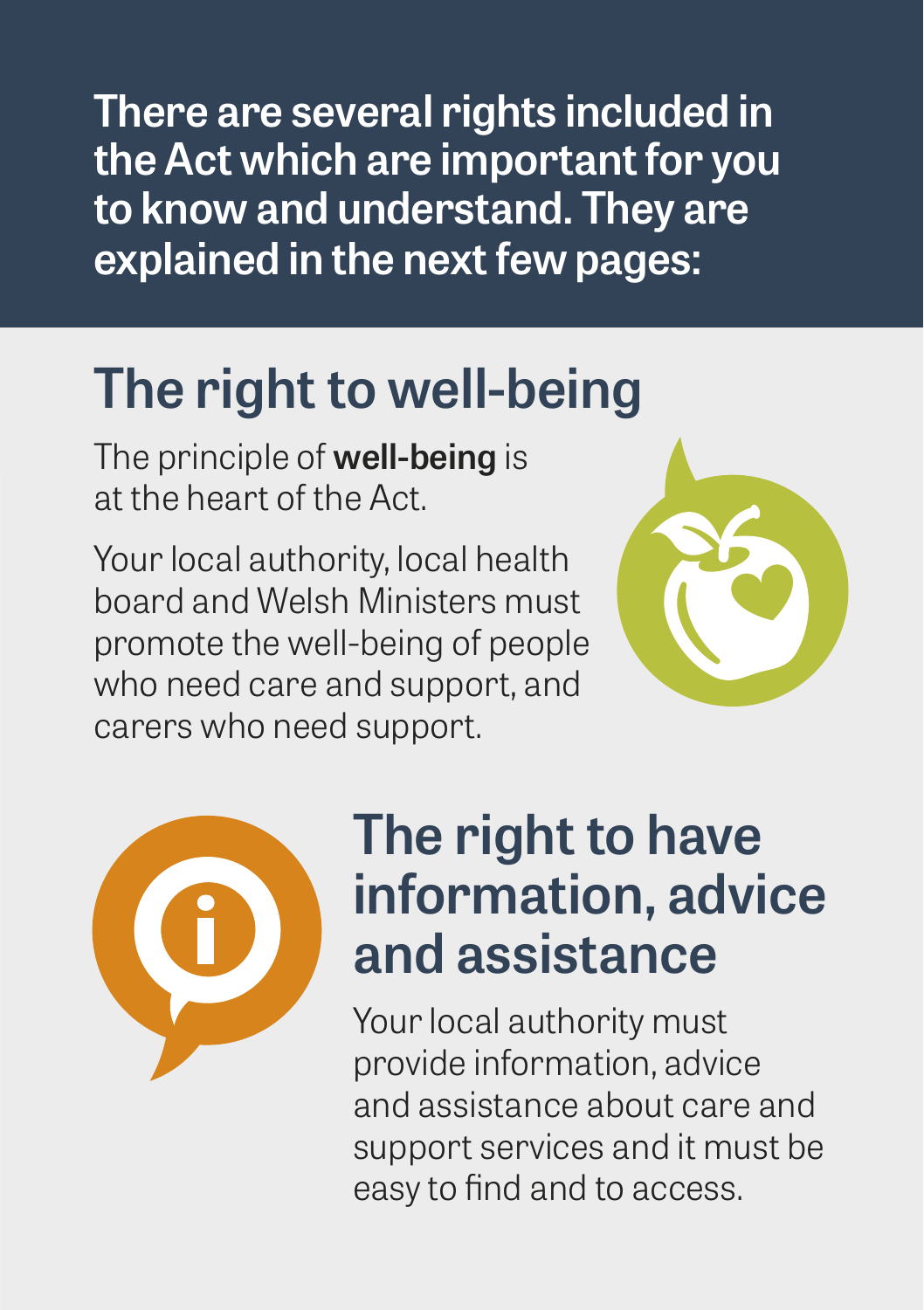**The right to an assessment if your needs cannot be met by information and advice** 



Your local authority must carry out an assessment for any person, who **may** need care and support.

An assessment is a way of finding out what help you need.

Your right to an assessment is not affected by how much money you have, but you may be asked to contribute to the cost of your care and support.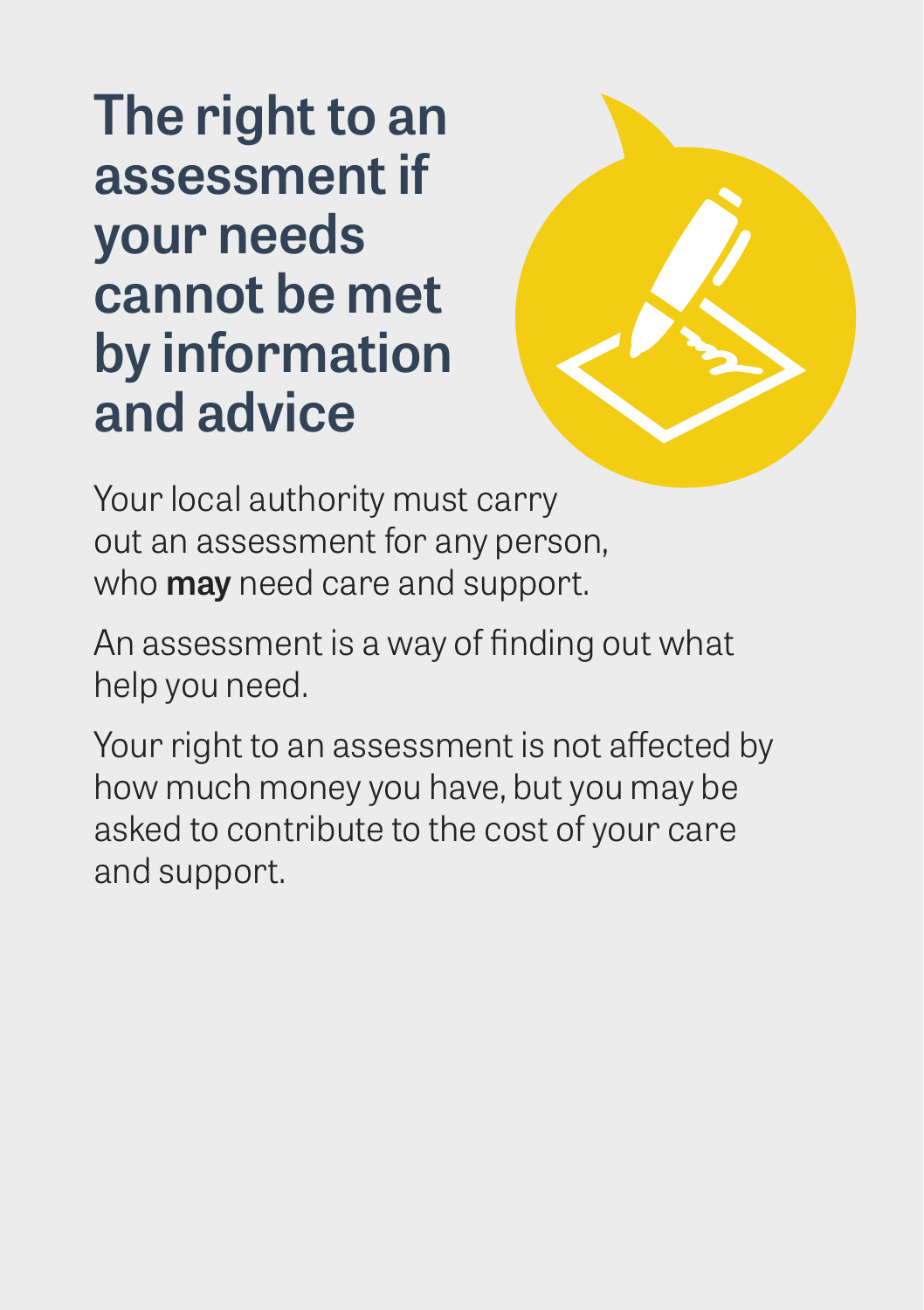## **The right to have your voice heard and have control over decisions about your care**

During your assessment your local authority must ask you **what matters to you** and involve you in all decisions about your care and support. You can choose to have a friend or family member by your side to help you with this assessment.

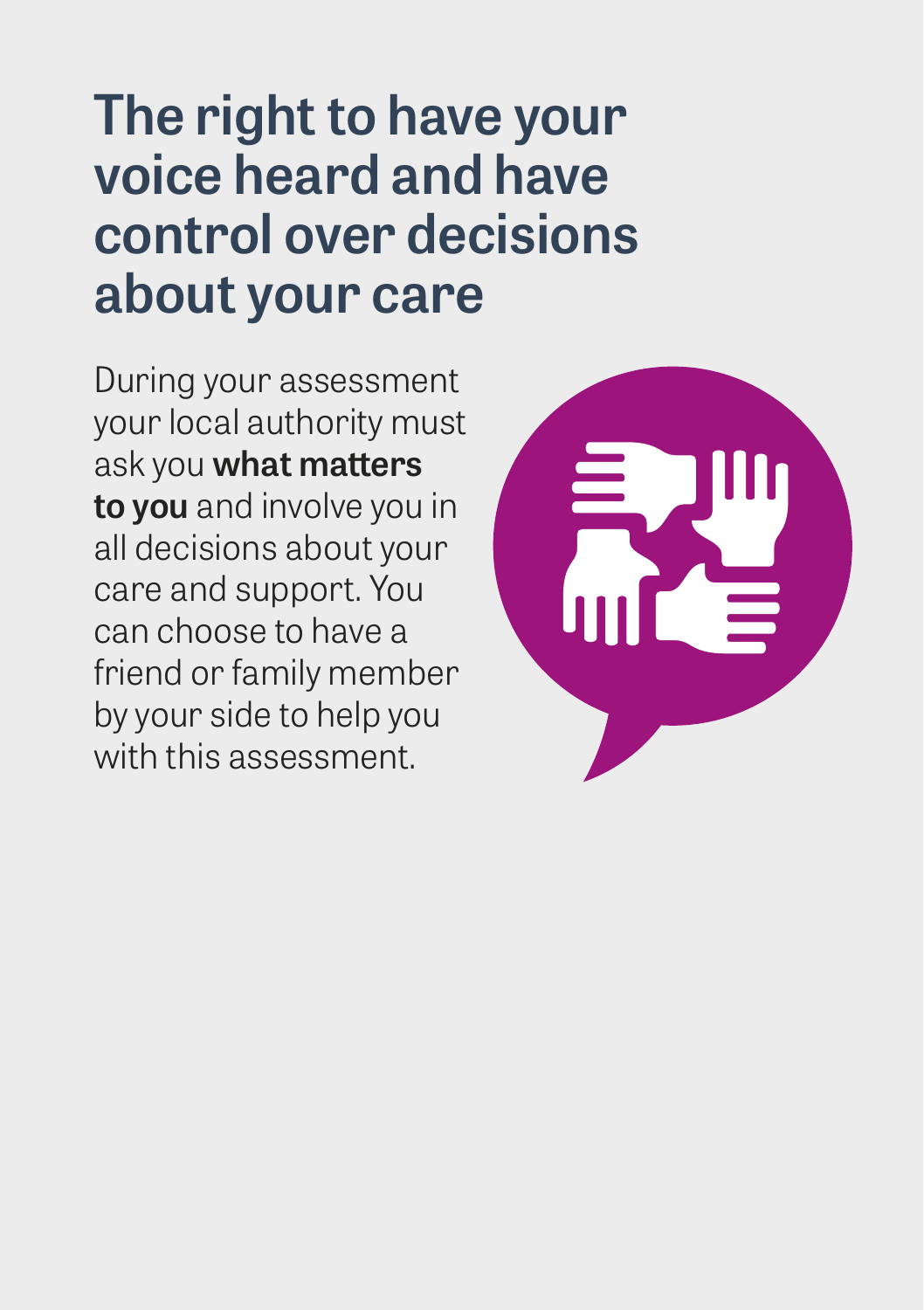# **The right to advocacy**

If you are unable to fully take part in discussions yourself, an advocate is someone who can help make your voice heard when decisions are made about your care and support.

An **independent** advocate must be arranged if you are unable to speak up for yourself or do not have someone to support you to express your views, wishes and feelings.

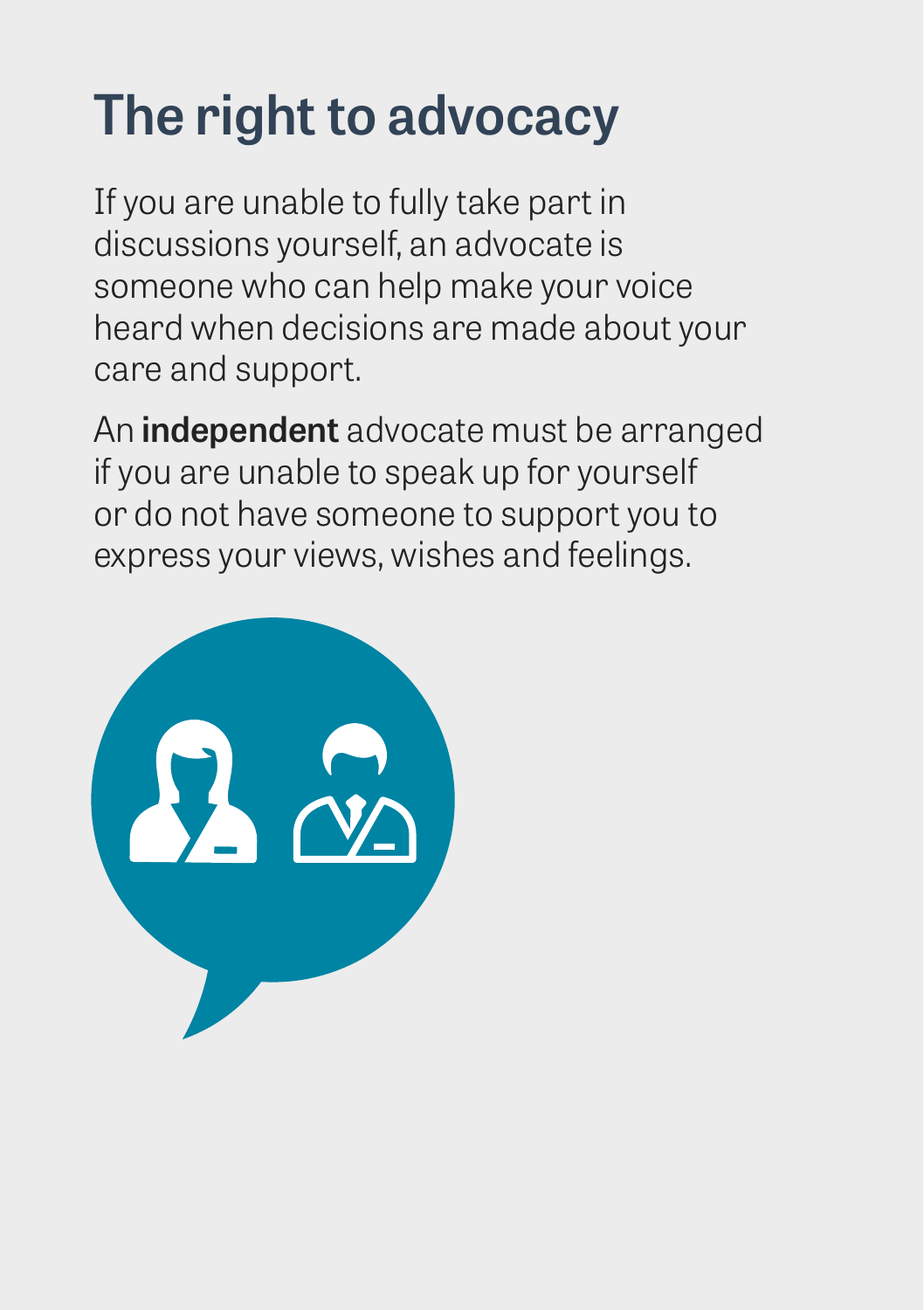## **Local Authorities Social Services Information, Advice and Assistance Helplines**



**Anglesey Social Services – Single Point of Access:**  01248 752736

**Blaenau Gwent Adult Social Services Information, Advice and Assistance Hub:**  01495 315700

**Bridgend Social Services – Common Access Point:** 01656 642279

**Caerphilly Information, Advice and Assistance for Adult Social Services:** 0808 100 2500

**Cardiff First Point of Contact – Independent Living Service:** 02920 234234

**Carmarthenshire Delta Wellbeing:**  0300 333 2222 (24hrs)

**Ceredigion Social Services:**  01545 574000

**Conwy Adult Social Services – Single Point of Access:** 0300 456 1111

**Denbighshire Adult Health and Social Services – Single Point of Access:**  0300 456 1000

**Flintshire Adult Social Services – Single Point of Access:** 01352 803444

**Gwynedd Adult Health and Social Care – Information, Advice and Assistance Service:**

- Llŷn area: 01758 704099
- Caernarfon area: 01286 679099
- Bangor area: 01248 363240
- Eifionydd and Meirionnydd North: 01766 510300 South Meirionnydd: 01341 424499